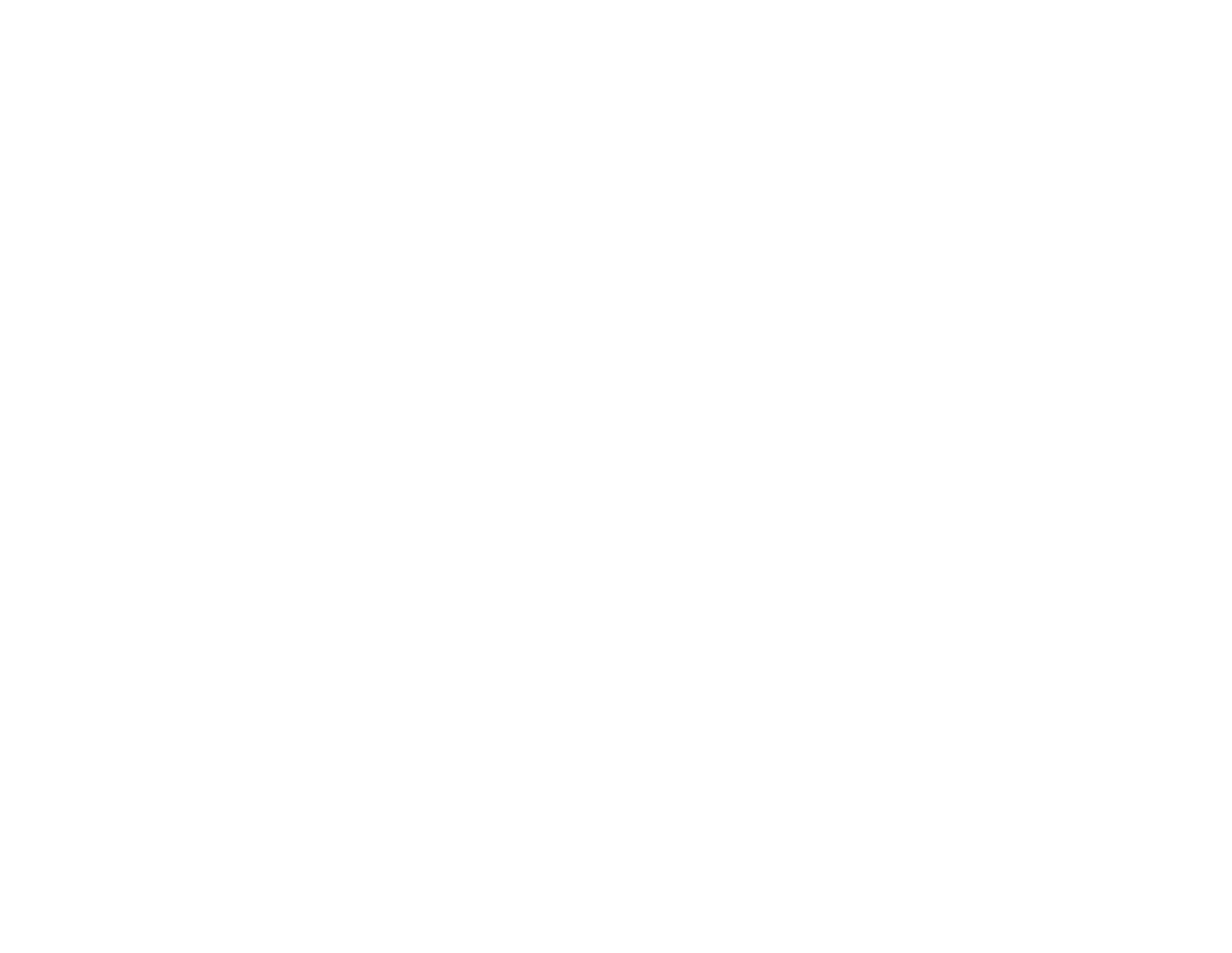|                                                         |                  |     |     |     |                                                                        |     |                          |          |                          |                          | Two                      |      |            |                          |         |         |                |                          |                          |                                                                                                  |               |  |
|---------------------------------------------------------|------------------|-----|-----|-----|------------------------------------------------------------------------|-----|--------------------------|----------|--------------------------|--------------------------|--------------------------|------|------------|--------------------------|---------|---------|----------------|--------------------------|--------------------------|--------------------------------------------------------------------------------------------------|---------------|--|
|                                                         |                  |     |     |     |                                                                        |     |                          |          |                          |                          | or                       |      | <b>Non</b> |                          |         |         |                |                          |                          |                                                                                                  |               |  |
|                                                         |                  |     |     |     | <b>African</b><br><b>State District Campus American Hispanic White</b> |     |                          | American |                          | <b>Pacific More</b>      |                          | Econ | Econ       |                          |         |         |                |                          |                          | Indian Asian Islander Races Disady Disady CWD CWOD EL Male Female Migrant Homeless Care Military | <b>Foster</b> |  |
| Science                                                 | All Students 12% |     | 7%  | 10% | 20%                                                                    | 9%  |                          |          |                          |                          | $\overline{a}$           | 11%  | 0%         | 0%                       | 11%     | 7%      | 8%             | 12%                      |                          |                                                                                                  |               |  |
|                                                         | <b>CWD</b>       | 6%  | 4%  | 0%  | $\ast$                                                                 | 0%  |                          |          |                          |                          | $\overline{\phantom{a}}$ | 0%   |            | 0%                       |         | $0\%$   | 0%             | $\ast$                   |                          |                                                                                                  |               |  |
|                                                         | <b>CWOD</b>      | 13% | 7%  | 11% | $\ast$                                                                 | 11% | $\ast$                   |          | $\overline{\phantom{a}}$ | $\overline{a}$           | $\overline{\phantom{a}}$ | 12%  | $0\%$      |                          | 11%     |         | 9% 10%         | 13%                      | $\ast$                   | $\ast$                                                                                           |               |  |
|                                                         | EL.              | 4%  | 5%  | 7%  | $\overline{a}$                                                         | 7%  | $\overline{a}$           |          |                          |                          | $\overline{a}$           | 7%   |            | 0%                       | 9%      | 7%      | 7%             | 6%                       | $\ast$                   |                                                                                                  |               |  |
|                                                         | Male             | 14% | 8%  | 8%  | $\ast$                                                                 | 9%  | $\ast$                   |          | $\overline{\phantom{a}}$ | $\blacksquare$           | $\overline{\phantom{a}}$ | 9%   | $\ast$     | 0%                       | 10%     | 7%      | 8%             | $\overline{\phantom{a}}$ |                          |                                                                                                  |               |  |
|                                                         | Female           | 10% | 6%  | 12% | $\ast$                                                                 | 10% | $\ast$                   |          |                          |                          | $\overline{\phantom{a}}$ | 13%  | $\ast$     | $\ast$                   | 13%     | 6%      | $\overline{a}$ | 12%                      | $\ast$                   | $\ast$                                                                                           |               |  |
| <b>STAAR Percent at Approaches Grade Level or Above</b> |                  |     |     |     |                                                                        |     |                          |          |                          |                          |                          |      |            |                          |         |         |                |                          |                          |                                                                                                  |               |  |
| <b>All Grades</b>                                       |                  |     |     |     |                                                                        |     |                          |          |                          |                          |                          |      |            |                          |         |         |                |                          |                          |                                                                                                  |               |  |
| All Subjects                                            | All Students 67% |     | 63% | 62% | 44%                                                                    | 63% | 70%                      | $\ast$   |                          |                          |                          | 62%  |            | 68% 25%                  |         |         | 68% 60% 64%    | 60%                      | $\ast$                   | $\ast$                                                                                           |               |  |
|                                                         | <b>CWD</b>       | 38% | 31% | 25% | $\ast$                                                                 | 24% | $\ast$                   | $\ast$   |                          | $\blacksquare$           | $\overline{a}$           | 26%  | ∗          | 25%                      |         |         | $-24\%$ 28%    | 17%                      |                          |                                                                                                  |               |  |
|                                                         | <b>CWOD</b>      | 71% | 66% | 68% | 45%                                                                    | 69% | 71%                      |          |                          | $\overline{a}$           | $\overline{a}$           | 67%  | 72%        | $\overline{\phantom{a}}$ |         |         | 68% 68% 71%    | 64%                      | $\ast$                   | $\ast$                                                                                           |               |  |
|                                                         | EL               | 47% | 54% | 60% | $\overline{\phantom{a}}$                                               | 60% | $\overline{\phantom{a}}$ |          |                          |                          | $\overline{\phantom{a}}$ | 59%  | 74%        | 24%                      |         |         | 68% 60% 63%    | 56%                      | $\ast$                   |                                                                                                  |               |  |
|                                                         | Male             | 65% | 60% | 64% | 38%                                                                    | 65% | 82%                      | $\ast$   |                          | $\overline{a}$           | н.                       | 63%  | 71%        | 28%                      |         |         | 71% 63% 64%    | $\overline{\phantom{a}}$ | $\overline{a}$           |                                                                                                  |               |  |
|                                                         | Female           | 69% | 65% | 60% | 50%                                                                    | 61% | 58%                      |          |                          | $\blacksquare$           | $\overline{\phantom{a}}$ | 60%  |            | 63% 17%                  |         | 64% 56% |                | 60%                      | $\ast$                   | $\ast$                                                                                           |               |  |
| Reading                                                 | All Students     | 68% | 62% | 65% | 40%                                                                    | 67% | 70%                      | $\ast$   |                          | $\overline{\phantom{a}}$ | $\overline{\phantom{0}}$ | 65%  |            | 69% 16%                  |         |         | 72% 60% 63%    | 69%                      | $\ast$                   | $\ast$                                                                                           |               |  |
|                                                         | <b>CWD</b>       | 35% | 26% | 16% | $\ast$                                                                 | 18% | $\ast$                   | $\ast$   |                          |                          | $\blacksquare$           | 17%  |            | $*16%$                   |         |         | $-14\%$ 19%    | 10%                      |                          |                                                                                                  |               |  |
|                                                         | <b>CWOD</b>      | 72% | 66% | 72% | 44%                                                                    | 73% | 78%                      |          |                          | $\overline{\phantom{a}}$ |                          | 72%  | 74%        |                          |         |         | 72% 70% 70%    | 74%                      | $\ast$                   |                                                                                                  |               |  |
|                                                         | EL               | 46% | 51% | 60% | $\overline{\phantom{a}}$                                               | 60% | $\overline{\phantom{a}}$ |          |                          |                          | $\overline{a}$           | 59%  | 73%        | 14%                      |         |         | 70% 60% 59%    | 62%                      | $\ast$                   |                                                                                                  |               |  |
|                                                         | Male             | 63% | 57% | 63% | 20%                                                                    | 64% | 80%                      |          |                          | $\overline{\phantom{a}}$ | $\overline{\phantom{a}}$ | 62%  | 65%        | 19%                      |         |         | 70% 59% 63%    | $\overline{\phantom{a}}$ | $\overline{\phantom{a}}$ |                                                                                                  |               |  |
|                                                         | Female           | 72% | 68% | 69% | 60%                                                                    | 70% | 60%                      |          |                          |                          | $\overline{\phantom{a}}$ | 68%  |            | 75% 10%                  | 74% 62% |         |                | 69%                      | $\ast$                   | $\ast$                                                                                           |               |  |
| Mathematics All Students                                |                  | 65% | 62% | 63% | 50%                                                                    | 63% | 70%                      |          |                          | $\blacksquare$           | $\blacksquare$           | 62%  |            | 69% 35%                  |         |         | 67% 64% 68%    | 57%                      | $\ast$                   | $\ast$                                                                                           |               |  |
|                                                         | <b>CWD</b>       | 39% | 34% | 35% | $\ast$                                                                 | 32% | $\ast$                   | $\ast$   |                          | $\overline{\phantom{a}}$ | $\overline{\phantom{a}}$ | 38%  | $\ast$     | 35%                      |         |         | $-33\%$ 38%    | 30%                      | $\overline{a}$           |                                                                                                  |               |  |
|                                                         | <b>CWOD</b>      | 68% | 66% | 67% | 44%                                                                    | 68% | 67%                      |          |                          |                          | $\overline{\phantom{a}}$ | 66%  | 74%        |                          |         |         | 67% 70% 73%    | 60%                      | $\ast$                   |                                                                                                  |               |  |
|                                                         | EL               | 49% | 59% | 64% | $\overline{\phantom{a}}$                                               | 64% | $\overline{\phantom{a}}$ |          | $\overline{\phantom{a}}$ | $\blacksquare$           | $\overline{\phantom{a}}$ | 63%  |            | 73% 33%                  |         |         | 70% 64% 71%    | 54%                      | $\ast$                   | $\ast$                                                                                           |               |  |
|                                                         | Male             | 65% | 63% | 68% | 60%                                                                    | 68% | 80%                      | $\ast$   | $\overline{a}$           | $\overline{a}$           | $\overline{a}$           | 66%  | 76%        | 38%                      |         |         | 73% 71% 68%    | $\overline{\phantom{a}}$ | $\overline{a}$           |                                                                                                  |               |  |
|                                                         | Female           | 65% | 62% | 57% | 40%                                                                    | 58% | 60%                      |          |                          |                          | $\overline{\phantom{a}}$ | 57%  | 58%        | 30%                      |         | 60% 54% |                | 57%                      | $\ast$                   |                                                                                                  |               |  |
| Science                                                 | All Students     | 70% | 65% | 52% | 40%                                                                    | 52% | $\ast$                   |          |                          | $\overline{a}$           | $\overline{a}$           | 51%  | 57%        | 18%                      |         |         | 57% 48% 58%    | 42%                      | $\ast$                   | $\ast$                                                                                           |               |  |
|                                                         | <b>CWD</b>       | 42% | 37% | 18% | $\ast$                                                                 | 20% | $\overline{\phantom{a}}$ |          |                          | $\overline{\phantom{a}}$ | $\overline{\phantom{a}}$ | 18%  |            | 18%                      |         |         | $-22\%$ 25%    | $\ast$                   |                          |                                                                                                  |               |  |
|                                                         | <b>CWOD</b>      | 74% | 68% | 57% | $\ast$                                                                 | 57% | $\ast$                   |          | $\sim$                   | $\overline{\phantom{a}}$ | $\overline{a}$           | 57%  | 57%        | $\overline{\phantom{a}}$ |         |         | 57% 54% 64%    | 47%                      | $\ast$                   | $\ast$                                                                                           |               |  |
|                                                         | EL               | 47% | 53% | 48% | $\sim$                                                                 | 48% |                          |          |                          |                          | $\overline{a}$           | 47%  | ∗          | 22%                      |         |         | 54% 48% 52%    | 41%                      | $\ast$                   | $\ast$                                                                                           |               |  |
|                                                         | Male             | 70% | 66% | 58% | $\ast$                                                                 | 59% | $\ast$                   |          | $\overline{\phantom{a}}$ | $\overline{\phantom{0}}$ | $\blacksquare$           | 57%  | $\ast$     | 25%                      |         |         | 64% 52% 58%    | $\overline{\phantom{a}}$ | $\blacksquare$           |                                                                                                  |               |  |
|                                                         | Female           | 71% | 65% | 42% | $\ast$                                                                 | 41% | $\ast$                   |          |                          |                          | $\overline{\phantom{a}}$ | 43%  | $\ast$     |                          |         | 47% 41% |                | 42%                      | $\ast$                   | $\ast$                                                                                           |               |  |
| <b>STAAR Percent at Meets Grade Level or Above</b>      |                  |     |     |     |                                                                        |     |                          |          |                          |                          |                          |      |            |                          |         |         |                |                          |                          |                                                                                                  |               |  |
| <b>All Grades</b>                                       |                  |     |     |     |                                                                        |     |                          |          |                          |                          |                          |      |            |                          |         |         |                |                          |                          |                                                                                                  |               |  |
| All Subjects   All Students   41%                       |                  |     | 34% | 32% | 28%                                                                    | 32% | 39%                      |          |                          | $\blacksquare$           | $\overline{\phantom{0}}$ | 31%  |            | 42% 10%                  |         |         | 35% 29% 33%    | 31%                      | *                        |                                                                                                  |               |  |
|                                                         | <b>CWD</b>       | 21% | 16% | 10% | $\ast$                                                                 | 11% | $\ast$                   | $\ast$   | $\overline{a}$           | $\overline{a}$           | $\overline{a}$           | 10%  | $\ast$     | 10%                      |         |         | $-8\%$ 12%     | 4%                       | $\overline{a}$           |                                                                                                  |               |  |
|                                                         | <b>CWOD</b>      | 44% | 36% | 35% | 32%                                                                    | 35% | 43%                      |          |                          |                          | $\overline{\phantom{a}}$ | 34%  | 44%        | $\sim$                   |         |         | 35% 34% 36%    | 34%                      | $\ast$                   |                                                                                                  |               |  |
|                                                         | EL               | 20% | 25% | 29% | $\overline{\phantom{a}}$                                               | 29% | $\overline{\phantom{a}}$ |          | $\overline{\phantom{a}}$ | $\overline{a}$           | $\overline{a}$           | 29%  | 26%        | 8%                       |         |         | 34% 29% 30%    | 28%                      | $\ast$                   | $\ast$                                                                                           |               |  |
|                                                         | Male             | 40% | 33% | 33% | 23%                                                                    | 33% | 45%                      | $\ast$   |                          | $\overline{a}$           | $\overline{a}$           | 31%  | 45%        | 12%                      |         |         | 36% 30% 33%    | $\overline{\phantom{a}}$ |                          |                                                                                                  |               |  |
|                                                         | Female           | 42% | 35% | 31% | 33%                                                                    | 31% | 33%                      |          |                          |                          | $\overline{\phantom{0}}$ | 31%  | 37%        | 4%                       | 34% 28% |         |                | 31%                      | $\ast$                   |                                                                                                  |               |  |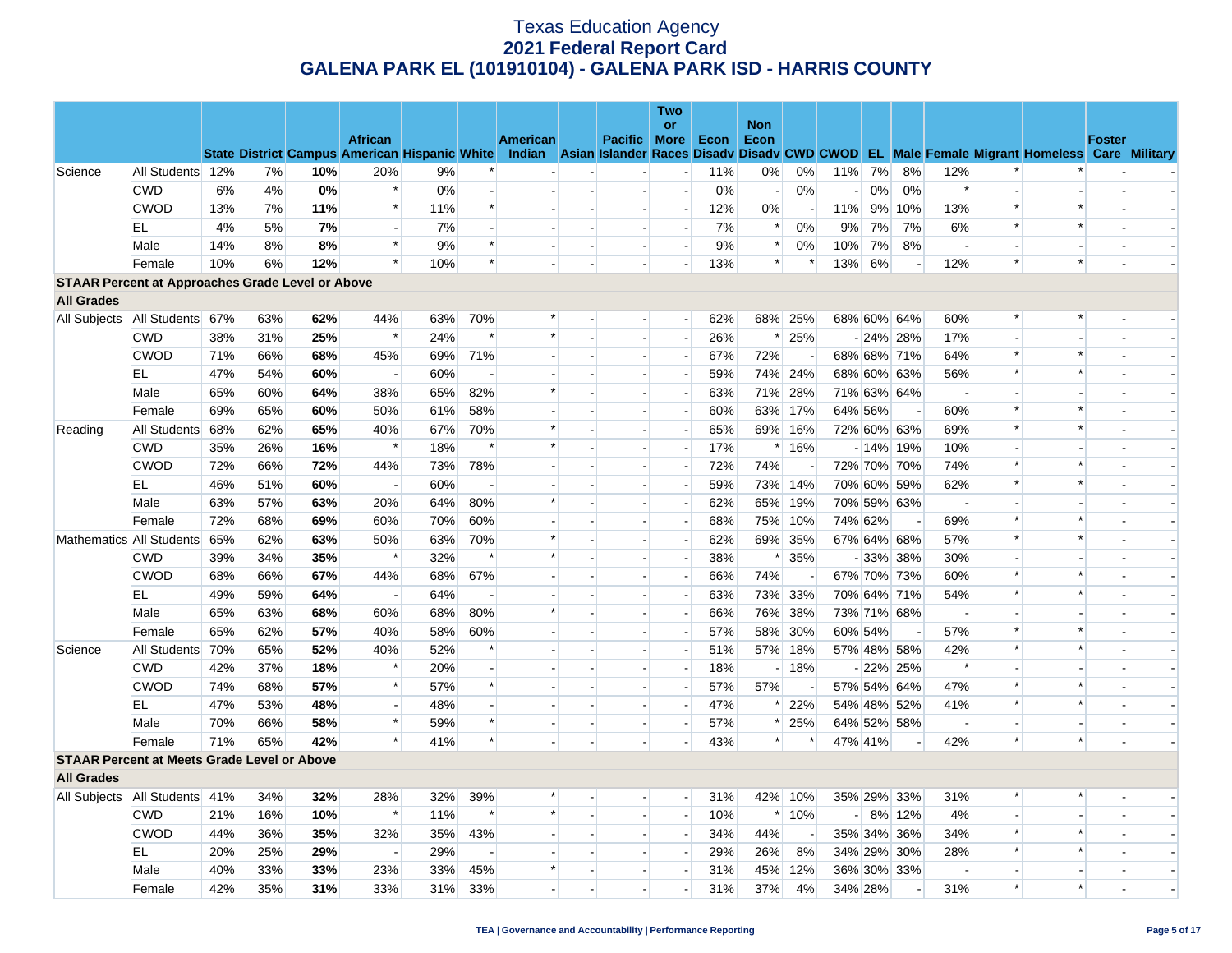|                                             |                  |     |     |     |                                                                        |       |                          |                 |                          |                          | Two                      |       |            |        |                |       |                          |                          |        |                                                                                                  |               |  |
|---------------------------------------------|------------------|-----|-----|-----|------------------------------------------------------------------------|-------|--------------------------|-----------------|--------------------------|--------------------------|--------------------------|-------|------------|--------|----------------|-------|--------------------------|--------------------------|--------|--------------------------------------------------------------------------------------------------|---------------|--|
|                                             |                  |     |     |     |                                                                        |       |                          |                 |                          |                          | <b>or</b>                |       | <b>Non</b> |        |                |       |                          |                          |        |                                                                                                  |               |  |
|                                             |                  |     |     |     | <b>African</b><br><b>State District Campus American Hispanic White</b> |       |                          | <b>American</b> |                          | Pacific More             |                          | Econ  | Econ       |        |                |       |                          |                          |        | Indian Asian Islander Races Disady Disady CWD CWOD EL Male Female Migrant Homeless Care Military | <b>Foster</b> |  |
| Reading                                     | All Students 44% |     | 35% | 36% | 30%                                                                    | 36%   | 50%                      |                 |                          |                          | $\overline{\phantom{a}}$ | 34%   | 52%        | 6%     |                |       | 40% 35% 32%              | 41%                      |        |                                                                                                  |               |  |
|                                             | <b>CWD</b>       | 20% | 15% | 6%  | $\ast$                                                                 | 7%    | $\ast$                   |                 |                          | $\overline{\phantom{a}}$ | $\overline{\phantom{a}}$ | 7%    | $\ast$     | 6%     | $\overline{a}$ | 5%    | 5%                       | 10%                      |        |                                                                                                  |               |  |
|                                             | <b>CWOD</b>      | 47% | 37% | 40% | 33%                                                                    | 40%   | 56%                      |                 |                          |                          | $\blacksquare$           | 38%   | 56%        |        |                |       | 40% 41% 37%              | 44%                      | $\ast$ | $\ast$                                                                                           |               |  |
|                                             | EL               | 20% | 23% | 35% | $\overline{\phantom{a}}$                                               | 35%   | $\overline{\phantom{a}}$ |                 | $\overline{\phantom{a}}$ | $\blacksquare$           | $\blacksquare$           | 34%   | 45%        | 5%     |                |       | 41% 35% 29%              | 43%                      | $\ast$ | $\ast$                                                                                           |               |  |
|                                             | Male             | 40% | 31% | 32% | 20%                                                                    | 32%   | 60%                      | $\ast$          |                          |                          | $\overline{\phantom{a}}$ | 30%   | 53%        | 5%     |                |       | 37% 29% 32%              |                          |        |                                                                                                  |               |  |
|                                             | Female           | 48% | 39% | 41% | 40%                                                                    | 41%   | 40%                      |                 |                          |                          | $\overline{a}$           | 40%   | 50%        | 10%    | 44% 43%        |       |                          | 41%                      | $\ast$ | $\ast$                                                                                           |               |  |
| Mathematics All Students                    |                  | 37% | 32% | 31% | 20%                                                                    | 31%   | 40%                      |                 |                          | $\overline{\phantom{a}}$ | $\blacksquare$           | 30%   | 34%        | 16%    |                |       | 33% 27% 35%              | 26%                      | $\ast$ |                                                                                                  |               |  |
|                                             | <b>CWD</b>       | 21% | 16% | 16% | $\ast$                                                                 | 18%   | $\ast$                   |                 |                          |                          | $\overline{\phantom{a}}$ | 17%   | $\ast$     | 16%    |                |       | $-14\%$ 24%              | 0%                       |        |                                                                                                  |               |  |
|                                             | <b>CWOD</b>      | 39% | 34% | 33% | 22%                                                                    | 33%   | 44%                      |                 |                          | $\overline{a}$           | $\overline{a}$           | 32%   | 37%        |        |                |       | 33% 30% 36%              | 29%                      | $\ast$ | $\ast$                                                                                           |               |  |
|                                             | EL               | 20% | 28% | 27% |                                                                        | 27%   |                          |                 |                          |                          | $\blacksquare$           | 29%   |            | 9% 14% |                |       | 30% 27% 34%              | 17%                      | $\ast$ |                                                                                                  |               |  |
|                                             | Male             | 37% | 33% | 35% | 20%                                                                    | 35%   | 40%                      | $\ast$          |                          | $\overline{a}$           | $\overline{\phantom{a}}$ | 34%   | 35%        | 24%    |                |       | 36% 34% 35%              | $\sim$                   |        |                                                                                                  |               |  |
|                                             | Female           | 36% | 31% | 26% | 20%                                                                    | 26%   | 40%                      |                 |                          | $\overline{\phantom{a}}$ | $\overline{\phantom{a}}$ | 25%   | 33%        | 0%     | 29% 17%        |       |                          | 26%                      | $\ast$ |                                                                                                  |               |  |
| Science                                     | All Students     | 43% | 35% | 23% | 40%                                                                    | 23%   | $\ast$                   |                 |                          |                          |                          | 22%   | 29%        | 0%     |                |       | 26% 18% 28%              | 15%                      | $\ast$ |                                                                                                  |               |  |
|                                             | <b>CWD</b>       | 22% | 19% | 0%  | $\ast$                                                                 | $0\%$ | $\sim$                   |                 |                          | $\blacksquare$           | $\blacksquare$           | $0\%$ |            | 0%     | $\overline{a}$ | $0\%$ | 0%                       | $\ast$                   |        |                                                                                                  |               |  |
|                                             | <b>CWOD</b>      | 46% | 36% | 26% | $\ast$                                                                 | 26%   | $\ast$                   |                 |                          |                          | $\overline{\phantom{a}}$ | 26%   | 29%        |        |                |       | 26% 23% 33%              | 17%                      | $\ast$ | $\ast$                                                                                           |               |  |
|                                             | EL               | 17% | 21% | 18% | $\overline{a}$                                                         | 18%   |                          |                 |                          |                          | $\overline{a}$           | 19%   | $\ast$     | 0%     |                |       | 23% 18% 22%              | 12%                      | $\ast$ | $\ast$                                                                                           |               |  |
|                                             | Male             | 44% | 36% | 28% | $\ast$                                                                 | 28%   | $\ast$                   |                 |                          | $\overline{\phantom{a}}$ | $\overline{\phantom{a}}$ | 26%   | $\ast$     | 0%     |                |       | 33% 22% 28%              | $\overline{\phantom{a}}$ |        |                                                                                                  |               |  |
|                                             | Female           | 42% | 33% | 15% | $\ast$                                                                 | 14%   | $\ast$                   |                 |                          |                          |                          | 17%   | $\ast$     |        | 17% 12%        |       |                          | 15%                      | $\ast$ | $\ast$                                                                                           |               |  |
| <b>STAAR Percent at Masters Grade Level</b> |                  |     |     |     |                                                                        |       |                          |                 |                          |                          |                          |       |            |        |                |       |                          |                          |        |                                                                                                  |               |  |
| <b>All Grades</b>                           |                  |     |     |     |                                                                        |       |                          |                 |                          |                          |                          |       |            |        |                |       |                          |                          |        |                                                                                                  |               |  |
| All Subjects   All Students   18%           |                  |     | 12% | 15% | 16%                                                                    | 15%   | 22%                      |                 |                          | $\blacksquare$           | $-$                      | 14%   | 25%        | 3%     |                |       | 17% 12% 15%              | 16%                      | *      | $\ast$                                                                                           |               |  |
|                                             | <b>CWD</b>       | 7%  | 4%  | 3%  | $\ast$                                                                 | 3%    | $\ast$                   |                 |                          |                          | $\overline{\phantom{a}}$ | 3%    | $\ast$     | 3%     | $-1$           | 4%    | 2%                       | 4%                       |        |                                                                                                  |               |  |
|                                             | <b>CWOD</b>      | 19% | 13% | 17% | 18%                                                                    | 17%   | 24%                      |                 |                          |                          |                          | 16%   | 26%        |        |                |       | 17% 14% 17%              | 17%                      | $\ast$ | $\ast$                                                                                           |               |  |
|                                             | EL.              | 7%  | 9%  | 12% | $\overline{\phantom{a}}$                                               | 12%   | $\sim$                   |                 |                          | $\overline{\phantom{a}}$ | $\overline{\phantom{a}}$ | 13%   | 4%         | 4%     |                |       | 14% 12% 13%              | 10%                      | $\ast$ | $\ast$                                                                                           |               |  |
|                                             | Male             | 17% | 11% | 15% | 8%                                                                     | 15%   | 18%                      | $\ast$          |                          |                          |                          | 13%   | 26%        | 2%     |                |       | 17% 13% 15%              |                          |        |                                                                                                  |               |  |
|                                             | Female           | 19% | 13% | 16% | 25%                                                                    | 15%   | 25%                      |                 |                          | $\overline{a}$           | $\overline{a}$           | 15%   | 22%        | 4%     | 17% 10%        |       | $\overline{\phantom{a}}$ | 16%                      | $\ast$ | $\ast$                                                                                           |               |  |
| Reading                                     | All Students     | 18% | 11% | 17% | 20%                                                                    | 16%   | 40%                      |                 |                          |                          | $\overline{\phantom{a}}$ | 15%   | 34%        | 3%     |                |       | 19% 15% 14%              | 22%                      | $\ast$ |                                                                                                  |               |  |
|                                             | <b>CWD</b>       | 6%  | 3%  | 3%  | $\ast$                                                                 | 4%    | $\ast$                   |                 |                          |                          |                          | 3%    | $\ast$     | 3%     | $\overline{a}$ | 5%    | 0%                       | 10%                      |        |                                                                                                  |               |  |
|                                             | <b>CWOD</b>      | 20% | 12% | 19% | 22%                                                                    | 18%   | 44%                      |                 |                          | $\overline{\phantom{a}}$ | $\overline{\phantom{a}}$ | 17%   | 37%        |        |                |       | 19% 17% 16%              | 23%                      | $\ast$ | $\ast$                                                                                           |               |  |
|                                             | EL               | 7%  | 8%  | 15% |                                                                        | 15%   |                          |                 |                          |                          | $\overline{\phantom{a}}$ | 16%   | 9%         | 5%     |                |       | 17% 15% 12%              | 19%                      | $\ast$ | $\ast$                                                                                           |               |  |
|                                             | Male             | 16% | 9%  | 14% | 20%                                                                    | 13%   | 40%                      | $\ast$          |                          | $\overline{a}$           | $\overline{a}$           | 11%   | 35%        | 0%     |                |       | 16% 12% 14%              | $\overline{\phantom{a}}$ |        |                                                                                                  |               |  |
|                                             | Female           | 21% | 13% | 22% | 20%                                                                    | 21%   | 40%                      |                 |                          |                          | $\overline{\phantom{a}}$ | 20%   | 33%        | 10%    | 23% 19%        |       |                          | 22%                      | $\ast$ |                                                                                                  |               |  |
| Mathematics All Students                    |                  | 17% | 13% | 15% | 10%                                                                    | 16%   | 10%                      |                 |                          |                          | $\overline{\phantom{a}}$ | 14%   | 21%        | 3%     |                |       | 17% 10% 19%              | 11%                      | $\ast$ |                                                                                                  |               |  |
|                                             | <b>CWD</b>       | 8%  | 4%  | 3%  | $\ast$                                                                 | 4%    | $\ast$                   | $\ast$          |                          | $\overline{a}$           | $\overline{\phantom{a}}$ | 3%    | $\ast$     | 3%     | $\overline{a}$ | 5%    | 5%                       | 0%                       |        |                                                                                                  |               |  |
|                                             | <b>CWOD</b>      | 18% | 14% | 17% | 11%                                                                    | 17%   | 11%                      |                 |                          |                          | $\overline{\phantom{a}}$ | 16%   | 22%        |        |                |       | 17% 12% 21%              | 12%                      | $\ast$ | $\ast$                                                                                           |               |  |
|                                             | EL               | 8%  | 12% | 10% | $\sim$                                                                 | 10%   | $\overline{\phantom{a}}$ |                 |                          | $\overline{a}$           | $\overline{\phantom{a}}$ | 11%   | 0%         | 5%     |                |       | 12% 10% 16%              | 2%                       | $\ast$ | $\ast$                                                                                           |               |  |
|                                             | Male             | 18% | 14% | 19% | 0%                                                                     | 20%   | 0%                       |                 |                          |                          | $\blacksquare$           | 18%   | 24%        | 5%     |                |       | 21% 16% 19%              |                          |        |                                                                                                  |               |  |
|                                             | Female           | 16% | 13% | 11% | 20%                                                                    | 10%   | 20%                      |                 |                          |                          |                          | 10%   | 17%        | 0%     | 12% 2%         |       |                          | 11%                      | $\ast$ | $\ast$                                                                                           |               |  |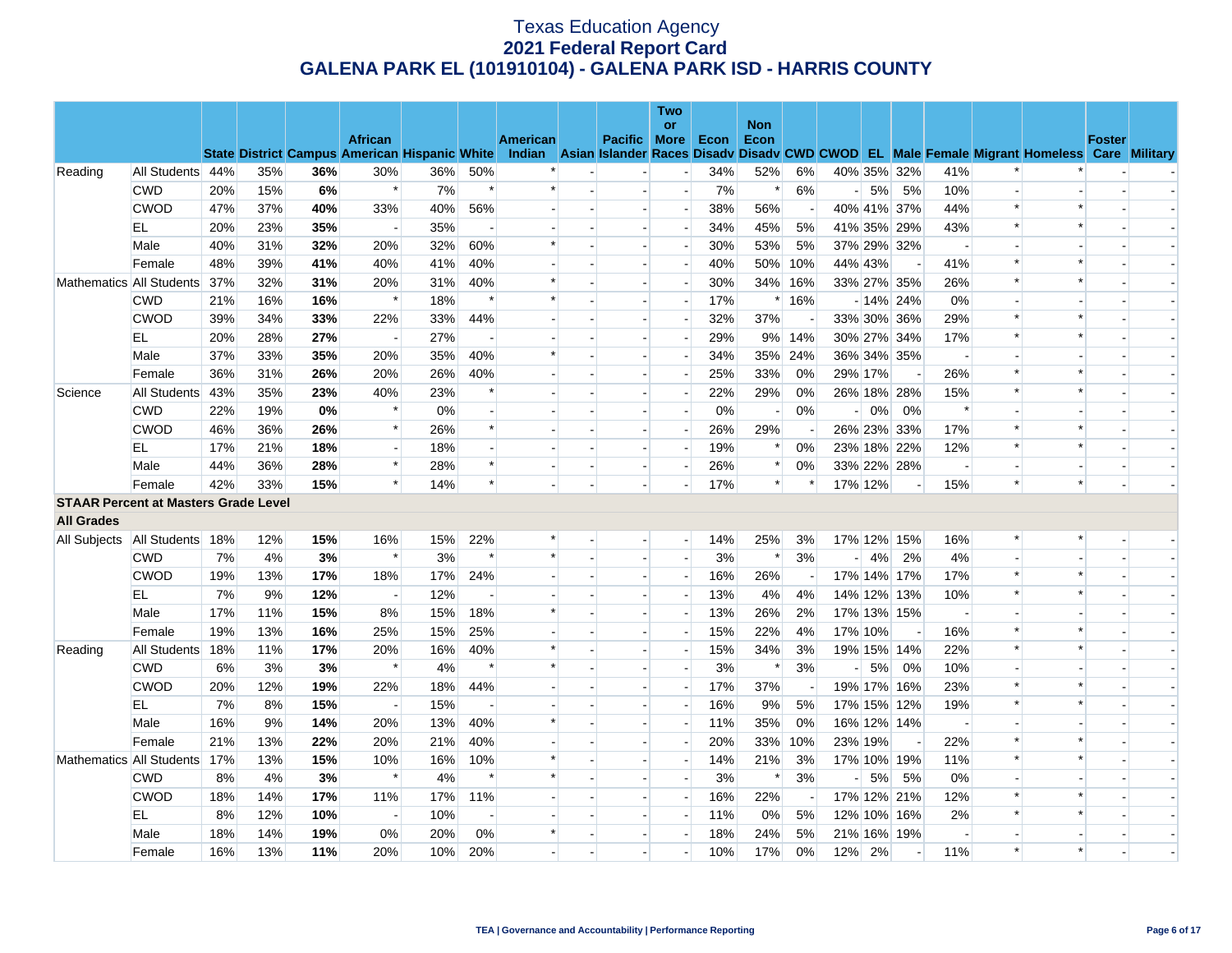|         |              |     |     |     | <b>African</b><br><b>State District Campus American Hispanic White</b> |       | <b>American</b><br>Indian | Pacific More | <b>Two</b><br>or | Econ | <b>Non</b><br>Econ |    |                          |        |        |     | Asian Islander Races Disady Disady CWD CWOD EL Male Female Migrant Homeless Care Military | <b>Foster</b> |  |
|---------|--------------|-----|-----|-----|------------------------------------------------------------------------|-------|---------------------------|--------------|------------------|------|--------------------|----|--------------------------|--------|--------|-----|-------------------------------------------------------------------------------------------|---------------|--|
| Science | All Students | 19% | 12% | 10% | 20%                                                                    | 9%    |                           |              |                  | 11%  | 0%                 | 0% |                          | 11% 7% | 8%     | 12% |                                                                                           |               |  |
|         | <b>CWD</b>   | 8%  | 3%  | 0%  |                                                                        | $0\%$ |                           |              |                  | 0%   |                    | 0% | $\overline{\phantom{0}}$ |        | 0% 0%  |     |                                                                                           |               |  |
|         | <b>CWOD</b>  | 20% | 13% | 11% |                                                                        | 11%   |                           |              |                  | 12%  | 0%                 |    | $11\%$                   |        | 9% 10% | 13% |                                                                                           |               |  |
|         | EL           | 4%  | 5%  | 7%  |                                                                        | 7%    |                           |              |                  | 7%   |                    | 0% | 9%                       | 7%     | 7%     | 6%  |                                                                                           |               |  |
|         | Male         | 20% | 12% | 8%  |                                                                        | 9%    |                           |              |                  | 9%   |                    | 0% |                          | 10% 7% | 8%     |     |                                                                                           |               |  |
|         | Female       | 18% | 12% | 12% |                                                                        | 10%   |                           |              |                  | 13%  |                    |    | 13%                      | 6%     |        | 12% |                                                                                           |               |  |

- Indicates there are no students in the group.

\* Indicates results are masked due to small numbers to protect student confidentiality.

### **Part (iii): Academic Growth and Graduation Rate**

#### **Part (iii)(I): Academic Growth**

This section provides information on students' academic growth for mathematics and reading/ELA for public elementary schools and secondary schools which don't have a graduation rate, for the 2020-21 school year. These results include all students tested, regardless of whether they were in the accountability subset. (CWD: children with disability; CWOD: children without disability; EL: English learner)

 *USDE waived reporting requirements in Section 1111(h)(1)(C)(iii)(I) (other academic indicator results for schools that are not high schools) for the 2020-21 school year.* 

#### **Part (iii)(II): Graduation Rate**

This section provides information on high school graduation rates for the class of 2020.

# **There is no data for this campus.**

### **Part (iv): English Language Proficiency**

This section provides information on the number and percentage of English learners achieving English language proficiency based on the 2021 Texas English Language Proficiency Assessment System (TELPAS) data. (EL: English learner)

| <b>Total</b> | <b>EL in Proficiency</b> | Rate of     |
|--------------|--------------------------|-------------|
| <b>Class</b> | of EL                    | Proficiency |
| 251          | 24                       |             |

- Indicates there are no students in the group.
- \* Indicates results are masked due to small numbers to protect student confidentiality.
- $\diamond$  Indicates data reporting does not meet for Minimum Size.